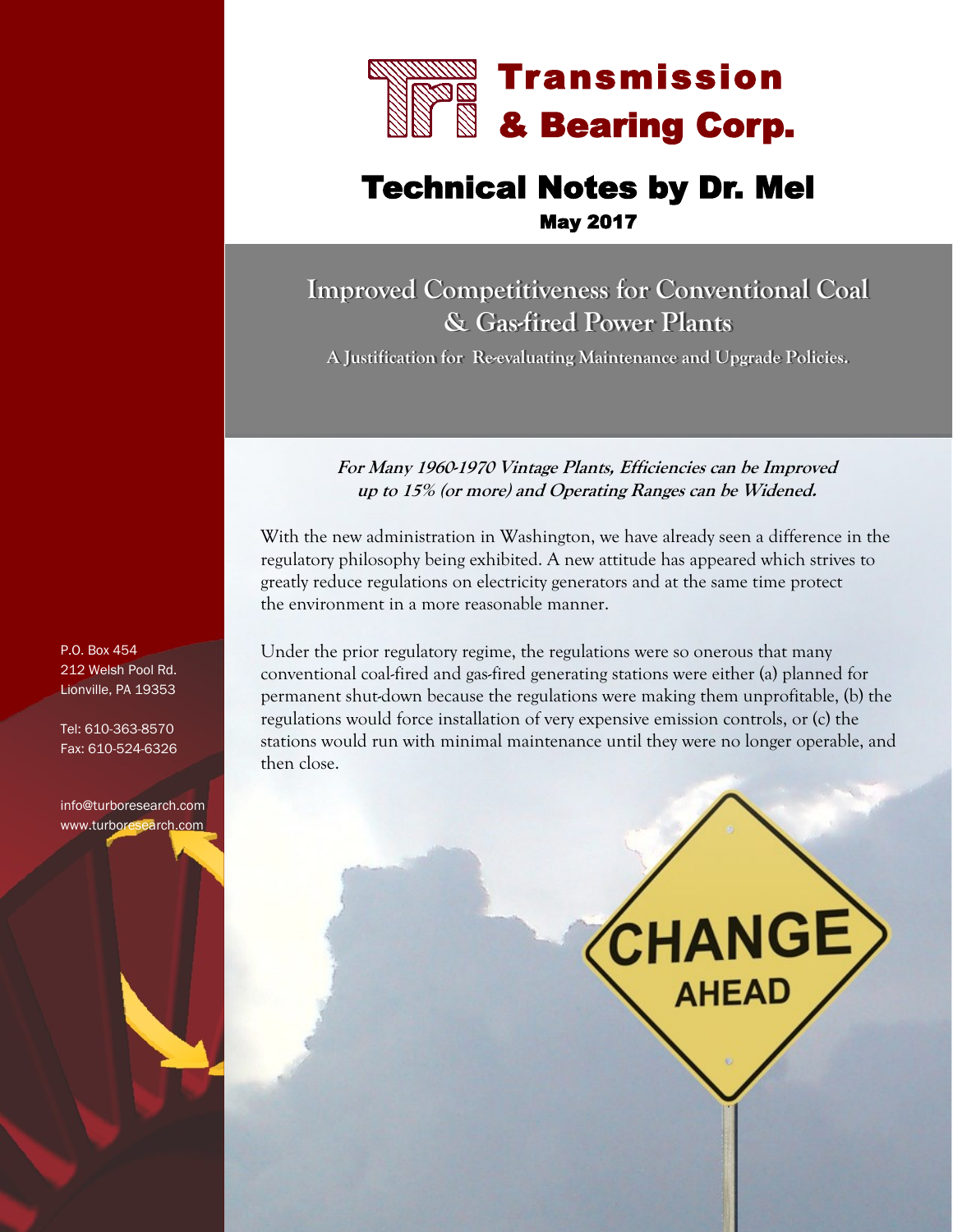# **With the new attitude**

**in Washington, this is the opportune time to re-evaluate all maintenance and upgrade policies ... to improve efficiency, performance, availability, and reliability.**

# **Many Generation Stations are Excellent Candidates for Upgrades with Substantial Efficiency and Performance Upgrades:**

**Candidate Plants:** Prior to the 1980s, utilities enjoyed a constantly growing demand for electricity. Most generating stations of the era were designed as base-load power generators operating at or near max generation. Equipment was selected for quick delivery and not necessarily sized to optimize the efficiency of the generating unit. With the range of options available today, efficiency and performance optimizations for these older plants can be achieved.

Today the question before us is this: Are these older plants valuable or are we better off just shutting them down? Consider this: As each new solar or wind project comes on line, the need for stand-by power increases. The renewable source generators provide intermittent power. Stand-by generating stations are required in periods of reduced solar and wind generation. **Due to the need to have back-up power plants and to pay for the capital to build new plants, the levelized cost of solar and wind is very high—3-5 times the cost of electricity from existing coal fired powered plants.** However, these older plants have been PAID FOR. Only the upgrades have to be paid for, making these plants highly desirable.

Existing generating stations that can turn down to low generation and then can come up to full power in a short period of time can help to alleviate the problems caused by intermittent sources. Due to the nature of the steam cycle, sub-critical steam plants that are retrofitted with known upgrade technologies are better suited to run down to10% of maximum capacity. Such plants can provide this much-needed stand-by capacity, and with lower heat rates, they can compete with other generating stations.

# **Effective Upgrades to Achieve Substantial Efficiency, Availability, Reliability, and Operability Improvements of Rotating Machinery:**

The major technologies that can be implemented for the turbine-generators and the associated auxiliary rotating equipment that can significantly improve the efficiency, availability, reliability and operability of power plants are these:

- 1. Retrofitting 3-D steam path technology can often improve efficiency by 6-10%.
- 2. Optimizing the size of high power Boiler Feed Pumps, Induced Draft Fans and Forced Draft Fans, as well as introducing Variable Speed Fluid Drives where possible can improve the efficiency from 2% to 4% for each function.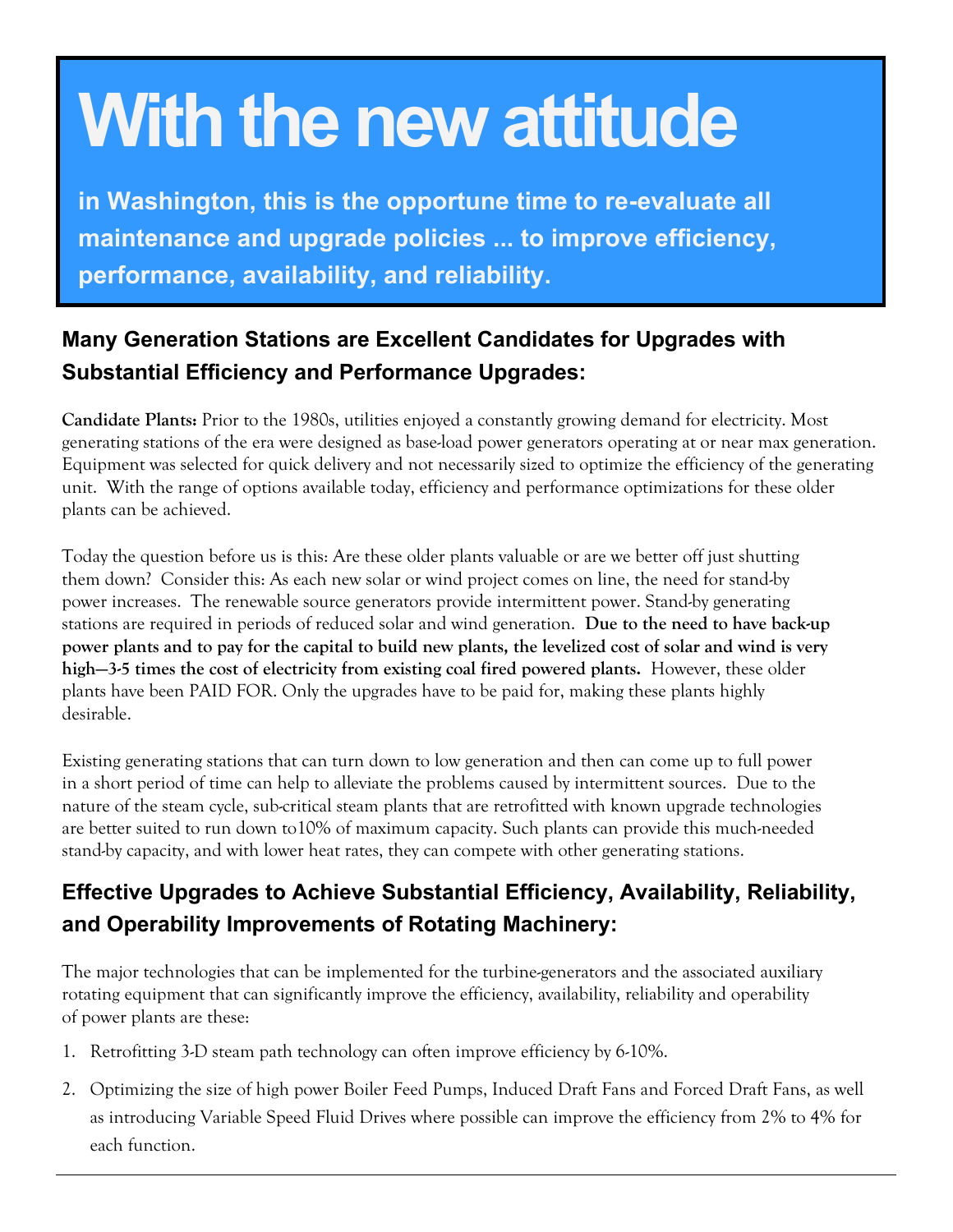For conventional coal-fired and natural gas-fired large steam turbine-generator units, a good starting point is this:

- 1. Select expected operational functionality, depending in part on boiler design:
	- To operate on constant throttle pressure over the entire load range, using partial arc control valve methodology, or
	- To operate on "Sliding Pressure" over all or a portion of the load range.
	- Determine desired minimum stable generation as a percentage of full load rating.
- 2. Implement an upgraded steam path using available 3-D steam flow design techniques and control valve operation to achieve the operation method selected above. HP, IP, and LP turbine sections are all candidates for upgrades by the major turbine manufacturers. TRI Align-A-Pad® tilting pad bearings have been designed to suit the particular characteristics of upgraded turbine and nozzle block designs, permitting even greater improvements in MW generation and efficiency than can be achieved with standard OEM bearings. With the resulting redesigned new rotor and bearing system, greater availability, reliability, and operability can be expected. Improved reliability leads to fewer starts and stops and reduces associated costs.
- 3. Optimize sizing and powering of large auxiliary equipment, primarily boiler feed pumps and fans:

Most BFPs and Fans are NOT optimized to support the existing turbine steam path, and more importantly at this time, they are NOT optimized for any upgraded turbine steam path. Furthermore, it is very UNLIKELY that they are designed for operating over a wide operating generation range including stable operation at a new minimum of approximately 10% of maximum generation. Such low generation conditions that are stable can be and have been achieved using Variable Speed Fluid Drives to power BFPs and Fans.

Regarding BFPs, the impellers and stationary parts can be redesigned and manufactured to optimize stable feed water flow conditions and power consumption for the revised turbine operating conditions.

It is advantageous to drive the BFPs by Variable Speed Fluid Drives (VSFDs) that are in turn driven by either an induction motor or the end of the turbine-generator shaft. TRI designs these VSFDs and the associated auxiliary equipment to be able to operate anywhere in the head-capacity chart for the BFP that suits the turbine. It is interesting to note that a BFPs driven from a VSFD powered by the main turbine shaft is an extremely efficient method for powering boiler feed pumps, as compared to mechanical drive steam turbines because the steam stays in the main turbine which has much higher efficiency.

Regarding fans, fixed geometry fans, especially centrifugal fans, are simple devices and require relatively low maintenance as is necessary to achieve maximum availability and reliability. Fans can be designed or modified to suit the optimum air flow needs. The air flow controls can be modified to be primarily speed controlled and depend less on either outlet damper or inlet vane control. This is a critical point for improved efficiency over the entire load range, especially when low power for overnight operation is required.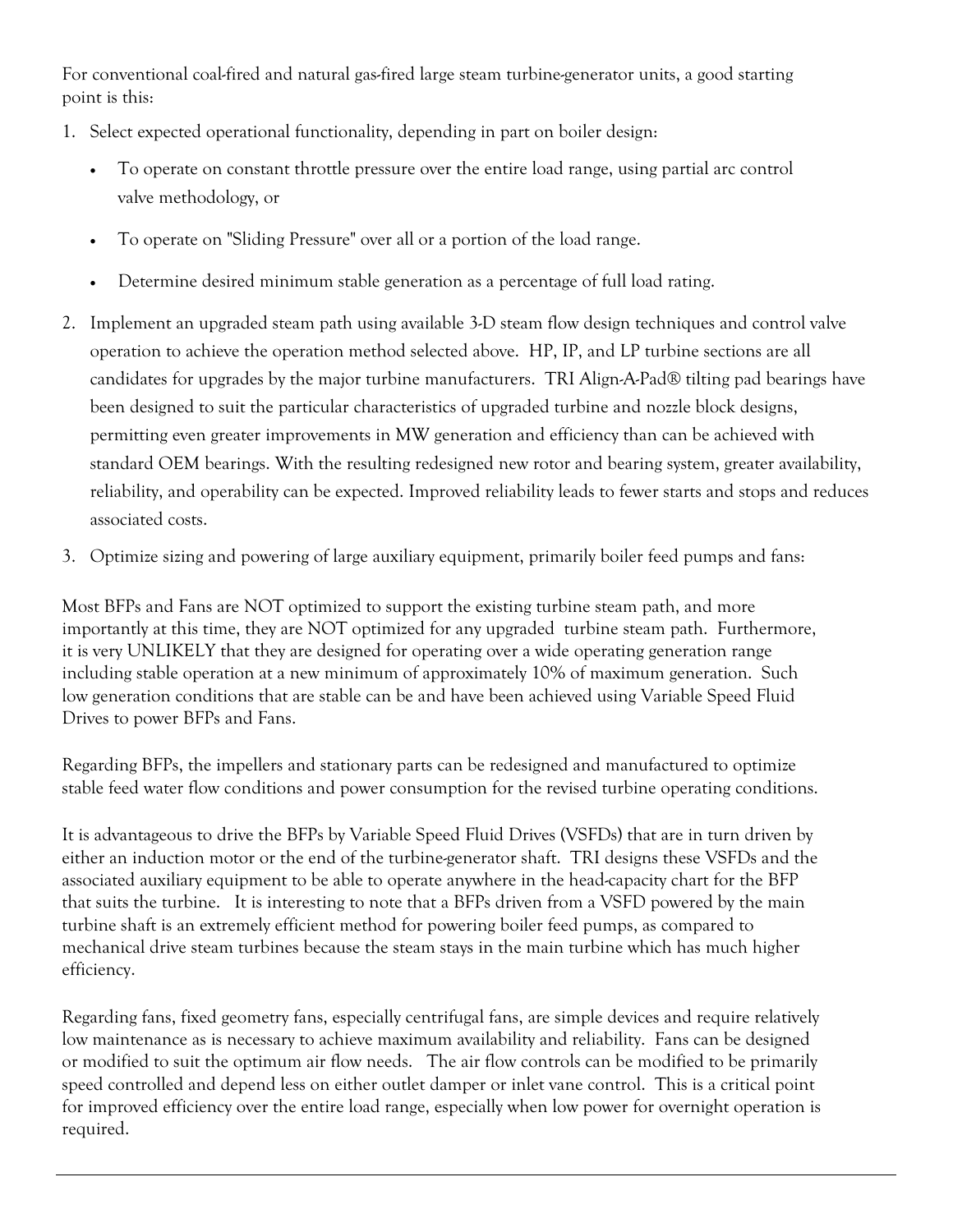Variable Speed Fluid Drives can be sized and manufactured to match the optimized fans, regarding fan speed range and absorbed power.

Electric Motors of sufficient power are used to drive the Variable Speed Fluid Drives. An advantage to the use of VSFDs is that the motors have only the input sections of the attached VSFDs to drive, and therefore, a 6000 hp, 600 rpm motor can rapidly accelerate to reach design speed in only a few seconds, perhaps 3 to 5 seconds. Much shorter than 45 to 60 seconds required to start when the motor is directly coupled to a heavy ID fan. This definitely minimizes the period of high inrush current, and therefore, minimizes the duty experienced by the motors. After reaching full speed, the VSFD is loaded.

## **Calculations for New Operating Conditions:**

To determine the overall system efficiency improvements obtained by using the upgraded components described above, a computer program such as PEPSE can be used. PEPSE is a steady-state energy balance software program that calculates the performance of electric generating plants. It is supported by Curtiss-Wright.

While the efficiency improvements are dependent upon the circumstances for each generating unit, the clear consequence is that very substantial efficiency improvements can be made when all of the individual contributions are added up. This applies throughout the entire generation range as will be needed in the future, not just the maximum generation point typically used as the only evaluation point in the past.

#### **TRI's History over the past 50 Years:**

TRI has been in the business of solving rotor vibration, bearing damage issues, and other rotating machinery matters for over fifty years. This includes engineering analysis, design, manufacturing and installation of many retrofits and upgrades to improve operability and efficiency of power plants.

# **In this Evaluation Process, Please Consider What TRI can do for your Equipment:**

- Babbitted Bearings: Fixed bore or tilting pad
- Basic replacement and repair. Most repairs are completed in a few days. Simple upgrades using a different bearing bore geometry are completed in the same time period as machining the original bore geometry. Our time schedule and pricing beats most OEMs. TRI bearings have proven to be the best for reliability and for resolving "problem" bearings. New fixed bore replacement bearings are manufactured in 4 to 6 weeks after receiving the steel forgings.



• New sophisticated tilting-pad bearing upgrades (TRI Align-A-Pad®) control difficult rotor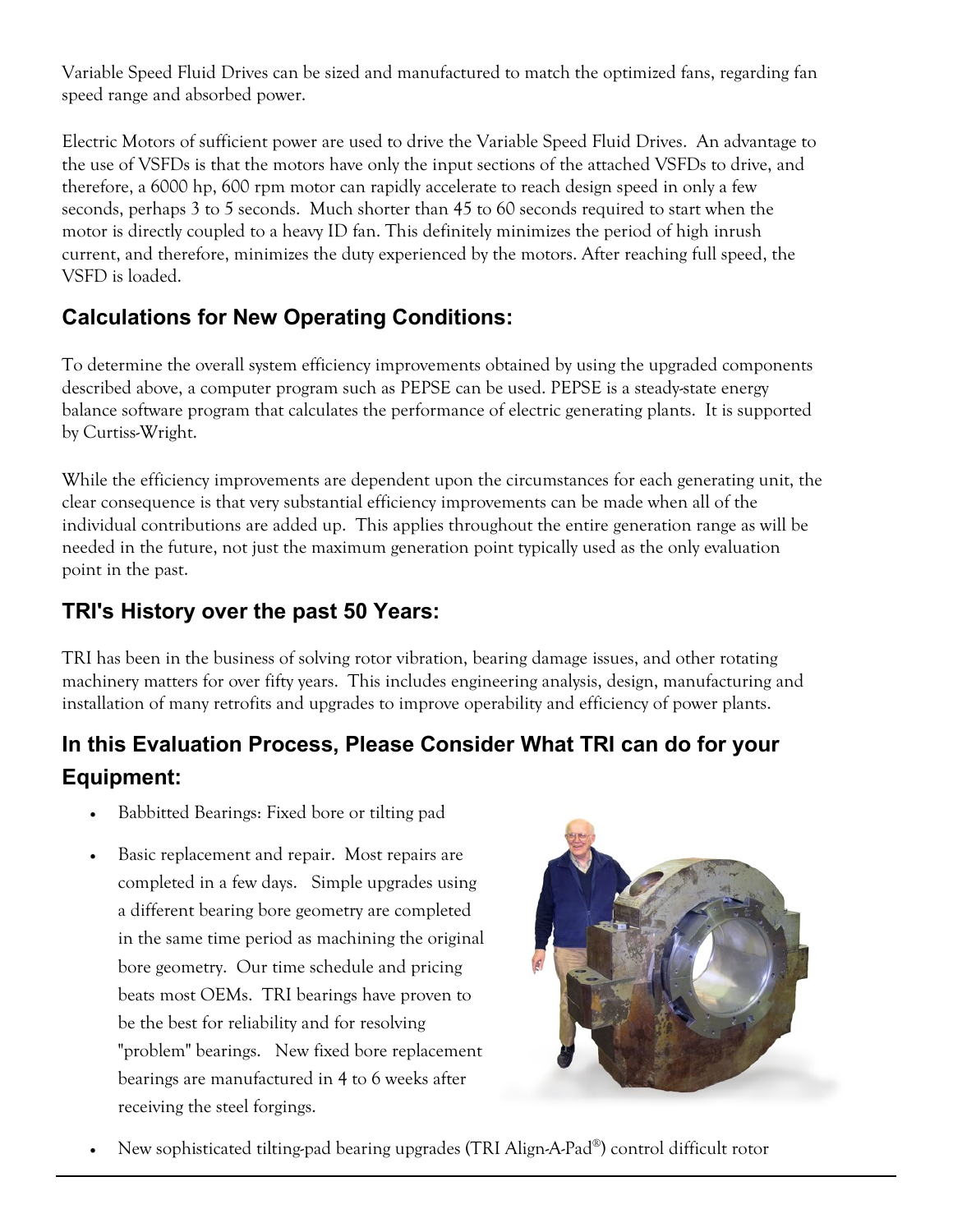vibration and bearing damage issues. TRI can provide the engineering analysis of the equipment problems and can make these bearings in 4 to 8 weeks after receiving the specified steel.

- A very common use of TRI Align-A-Pad® Bearings is in HP or HP-IP Steam Turbines of all sizes. These bearings are capable of controlling rotor vibrations due to unbalance over the entire load range for partial-arc operation, or to eliminate sub-synchronous rotor vibrations, including eliminating "steam whirl" when the bearings are lightly loaded.
- "Lift oil" (jacking oil) mods to existing (or new) bearings reduce bearing wear, thereby reducing maintenance, and/or reducing turning gear motor amps.

#### **Vibration Analysis and Diagnostics:**

Today, there are many power plants and other companies that perform analyses and diagnostics of rotor vibration data taken from rotating machinery. TRI has been performing this service since 1971. This activity provides information that can be helpful in selecting what bearing designs would improve the vibration control or reduce bearing damage. Historically, based on this type of diagnostic activity, TRI expanded into the more complex business of making and installing bearings to resolve the identified problems. TRI continues to offer vibration analysis and diagnostic services today, as desired by power plant personnel.

#### **Variable Speed Fluid Drives (Hydraulic Couplings) for Boiler Feed Pumps:**

- Large Boiler Feed Pumps are driven by Variable Speed Fluid Drives, Variable Speed Steam Turbines, or by Variable Frequency Electrical/Electronic Motors.
- The most robust and reliable method, as well as the lowest cost alternative particularly when long term maintenance is considered, is the use of large variable speed fluid drives driven by the main steam turbine-generators or by induction motors. Many years



ago, TRI developed upgraded designs for a major group of these Fluid Drives, that when incorporated, typically permit 10 to 12 years of operation between inspections.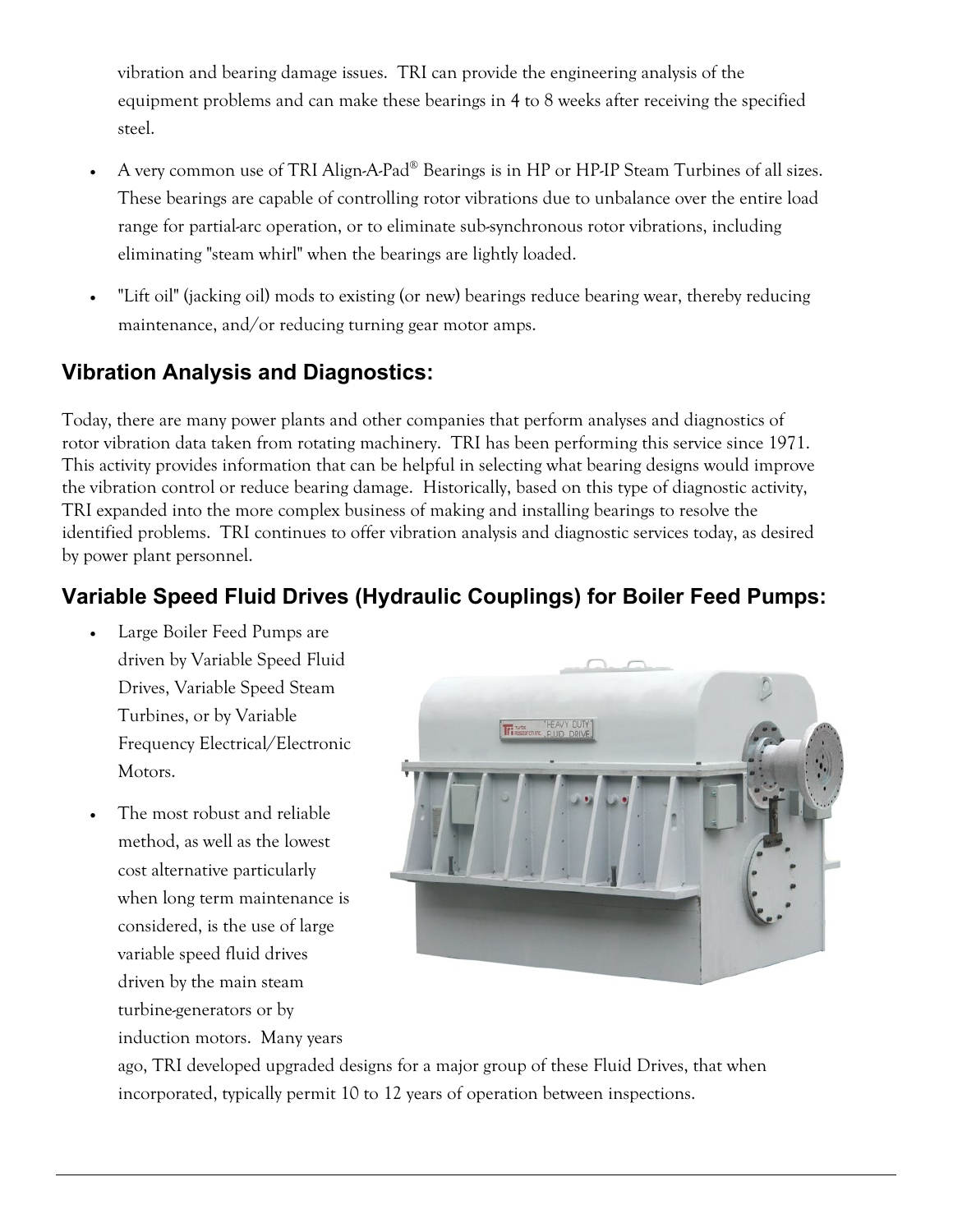Variable Speed (Mechanical Drive) steam turbines typically require maintenance on the valves and turbine steam path every 2 to 6 years, which affects availability and reliability and maintenance cost.

Motors using variable frequency electronic drives are built on solid state electronics. As such, they can suffer an instantaneous shutdown from loss of a solid-state component, and they tend to become obsolete in a few years.

- For Variable Speed Fluid Drives, TRI provides these products and services:
- Remanufacture rotating elements to TRI standards.
- Remanufacture Complete Fluid Drives to TRI standards.
- Manufacture new spare parts.
- Field Service for inspection, repair, and refurbishment.
- Manufacture complete new Fluid Drives for almost any application up to 40,000 hp.

#### **Lube Oil and Lift Oil Systems:**

- TRI designs and manufactures lube oil systems in a full-size range for normal operation.
- For emergency lube oil supply, TRI offers and has developed a system that is an AC-DC hybrid. The motor, switchgear and Variable Frequency Drive are all standard AC. A conventional UPS package contains adequate batteries to supply the DC power required by the UPS inverter to provide AC power for the specified period of time. This eliminates all DC power apparatus, other than the internals of the UPS.
- TRI designs and manufactures Lift Oil Pumping systems for turbine and generator bearings.